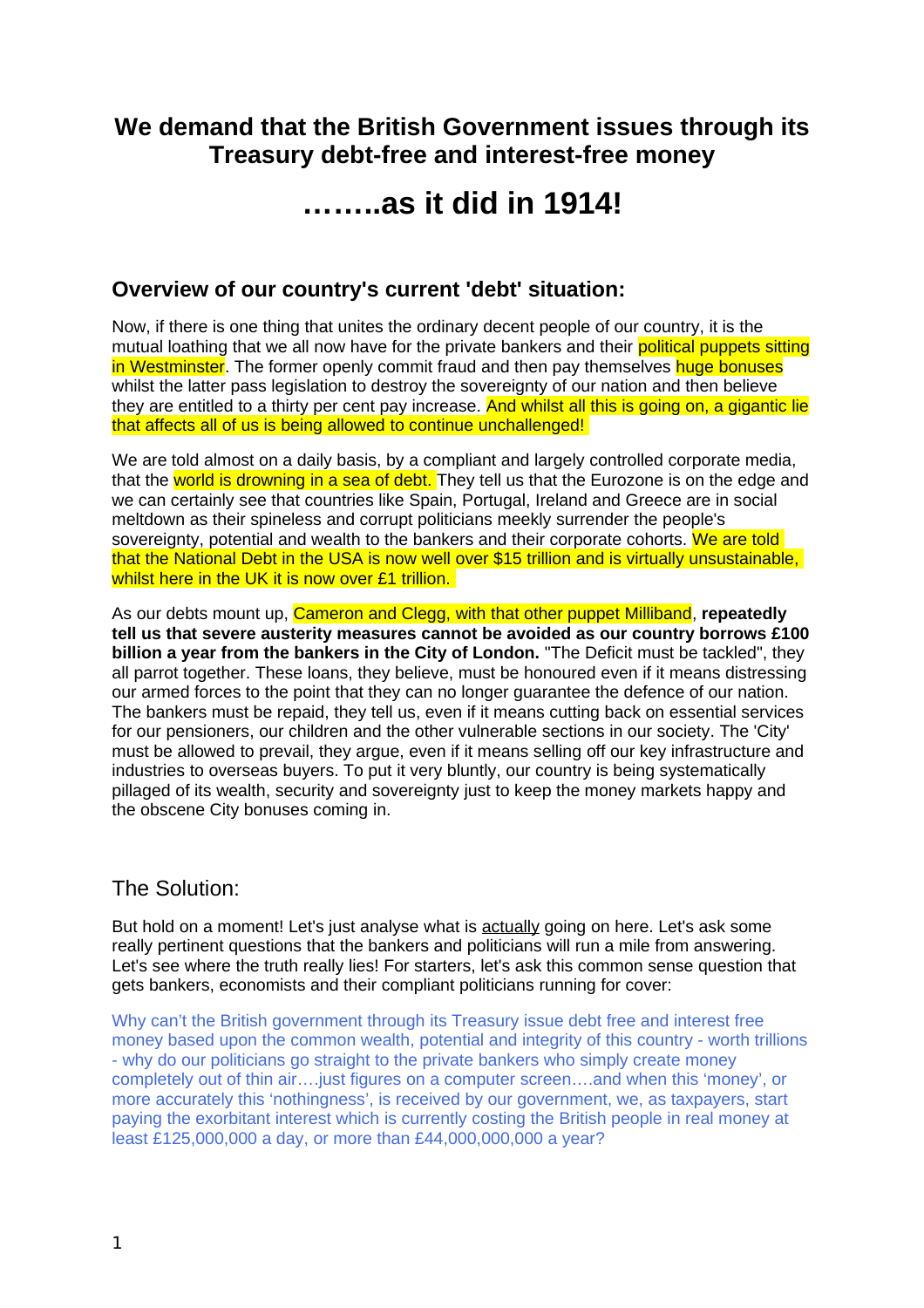The truth is that all of this debt has been arrived at unlawfully by the use of stealth and deception on the part of the corporate elite based in the City of London, led by the leading dynastic banking families. Over the last 300 years or more, they have created for themselves a worldwide network of Central Banks including the Bank of England and the Federal Reserve. These banks are responsible for issuing the money supply of their respective countries with debt-based money using 'fractional reserve lending'. "Permit me to issue and control the money of a nation, and I care not who makes its laws", was the proud boast of Mayer Amschel Rothschild.

To achieve this control over the world's money supply, the political process of the world has gradually been hijacked by the private debt-creating bankers. Above our elected representatives, we have a network of secretive so-called 'think tanks' (such as the Bilderberg Group) where powerful and influential people meet behind closed doors to discuss in private the global economy and the political direction of the world. This is FACT, not some crackpot conspiracy theory. Their ultimate aim is to seek global governance on their terms by gradually breaking down the sovereignty of individual nations in favour of a new supremacy of big business and private banking (the European Union superstate being an important player in this strategy). This corporate takeover can only be achieved if compliant and treasonous politicians continue playing the game of agreeing to allow their countries to be sucked even further into debt servitude to these unaccountable corporate bodies.

One such body is the Bank for International Settlements based in Basel in Switzerland. This little known, secretive and unaccountable organisation effectively controls the money supply of the world - it is the Central Bank for the Central Banks. Along with the City of London, this is the power base that drives and steers the agenda of the corporate globalists. Please take the time and read these three comprehensive articles that will clarify the enormous criminality being practiced against all of us.

[http://theeconomiccollapseblog.com/archives/who-controls-the-money-an-unelected-unaccountable](http://theeconomiccollapseblog.com/archives/who-controls-the-money-an-unelected-unaccountable-central-bank-of-the-world-secretly-does)[central-bank-of-the-world-secretly-does](http://theeconomiccollapseblog.com/archives/who-controls-the-money-an-unelected-unaccountable-central-bank-of-the-world-secretly-does)

[http://www.bibliotecapleyades.net/sociopolitica/sociopol\\_globalbanking04.htm](http://www.bibliotecapleyades.net/sociopolitica/sociopol_globalbanking04.htm)

<http://anticorruptionsociety.com/international/the-city-world-conquest/>

Please be aware that there are monetary reform campaign groups already in existence but they are too tied up with the economic system to see the real solution that is needed. One such is 'Positive Money' where the key activists, whilst recognising that banks create money out of thin air and then charge interest and that this absurdity must end, believe that the Bank of England, the City of London and the Bank for International Settlements are largely benign institutions that can be trusted. Those of us who know the much big picture realise that they have a lot of catching up to do!

#### Today's human race has very largely been put on a corporate treadmill of mass mindless production set up to meet the false corporate inspired 'needs' of mass mindless

consumerism. And if that wasn't enough, we have corporate-led sport and corporate-led media and entertainment to help keep the over-whelming majority distracted from ever finding out the truth about the present human condition. Enough is enough - this corporateled Orwellian attack upon humanity can come to an end by the taking of one simple action.......and it is up to all of us now to stand up and to demand that our political servants take that action!

**As happened at the outbreak of the First World War** in August 1914, we demand that the British Government immediately starts issuing debt-free and interest-free money through Her Majesty's Treasury. Based on the wealth, integrity and potential of our country, such an initiative would meet the security, needs and happiness of the British people whilst setting in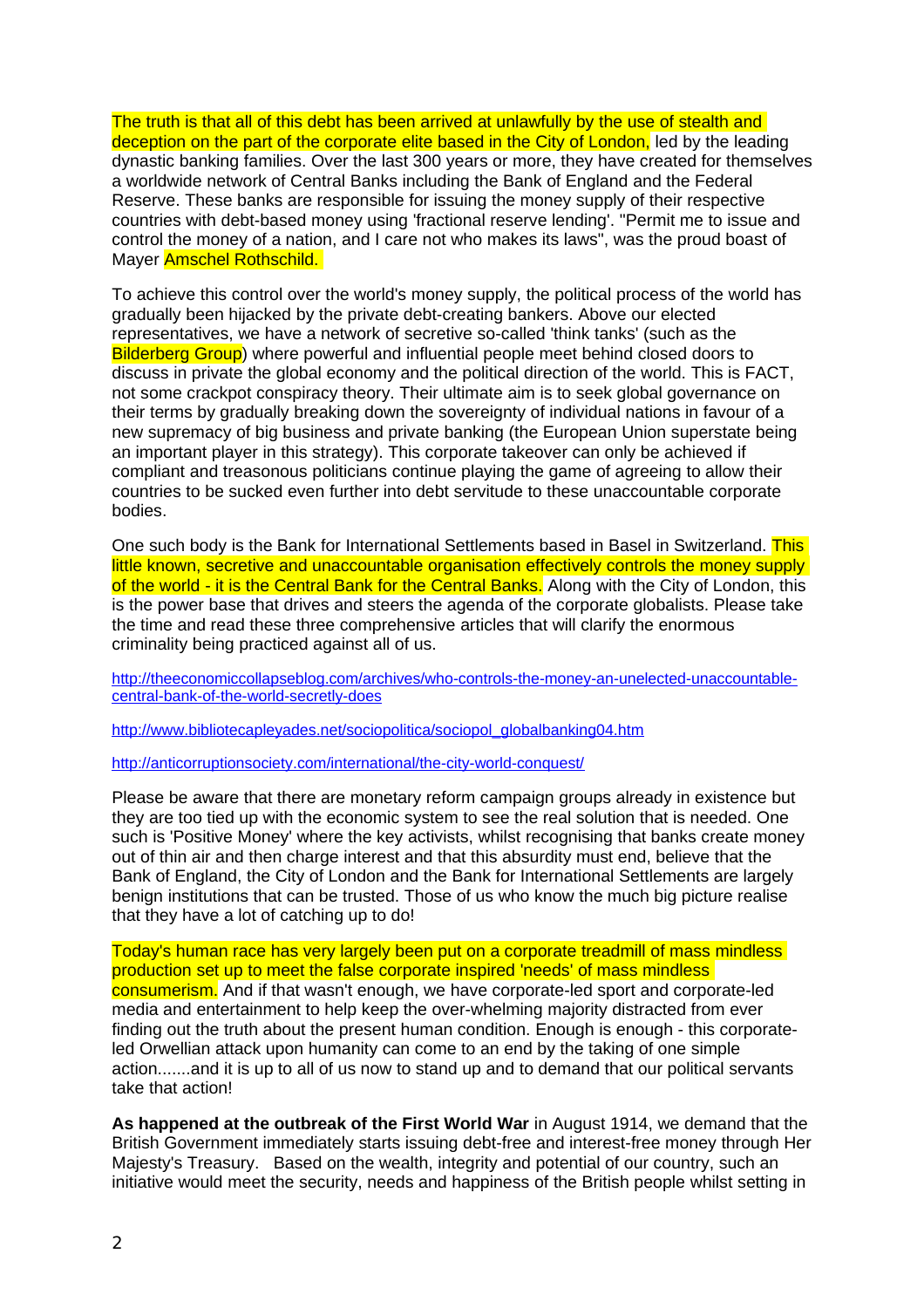motion the complete removal of the power that bankers have over humanity. It is game up for the banking elite! Please read this article here which proves historically that such an act is both feasible and lawful. [http://www.thebcgroup.org.uk/article/bankers-bradburys-carnage](http://www.thebcgroup.org.uk/article/bankers-bradburys-carnage-and-slaughter-western-front)[and-slaughter-western-front.](http://www.thebcgroup.org.uk/article/bankers-bradburys-carnage-and-slaughter-western-front)

What follows next is a **Prerogative Writ of Mandamus sent to David Cameron and George** Osborne on February  $11<sup>th</sup>$  (with copies sent to Nick Clegg and Edward Milliband) which demands that the Treasury begins to issue its own debt-free and interest-free money to meet the security, well-being and happiness of the British people:

# **Prerogative Writ of Mandamus**

A Writ of Mandamus is issued from a court of superior jurisdiction that commands an inferior tribunal, corporation, Municipal Corporation, or individual to perform, or refrain from performing, a particular act, the performance or omission of which is required by law as an obligation.

It is a Writ that orders a public agency or governmental body to perform an act required by law when it has neglected or refused to do so.

WE, THE PEOPLE, have constituted the Highest Court in the Land since the year Twelve Hundred and Fifteen (1215), and this can be seen by virtue of the fact that we have judged those whom we choose to be our Public Servants, for many centuries, via the Electoral Process. If it is our Prerogative to determine our Public Servants, then it must be our Prerogative to tell them how we Wish to governed.

This Writ of Mandamus is thus the Wish of Us, the Sovereigns who constitute the Peaceful Inhabitants of the land-masses known as England, Scotland, Wales and Northern Ireland. As such, WE, THE AUTHORS of this Writ, are therefore the AUTHOR(WR)ITIES in this matter.

This Writ is, therefore, a Command that our Elected Servants take the necessary actions (which they have hitherto neglected to take), to restore the happiness and prosperity of those collective Nations listed above, by immediately implementing Schedules to the requirements defined in the attached letter to the Rt. Hon. David Cameron MP, Prime Minister and First Lord of the Treasury, and the Rt. Hon. George Osborne MP, Chancellor of the Exchequer.

Signed and sealed, for and on behalf of, those SOVEREIGNS in the attached list, by

Veronica

Attachments: 1. Letter to the Rt. Hons. David Cameron and George **Osborne** 

2. Printed List of Sovereign Signatories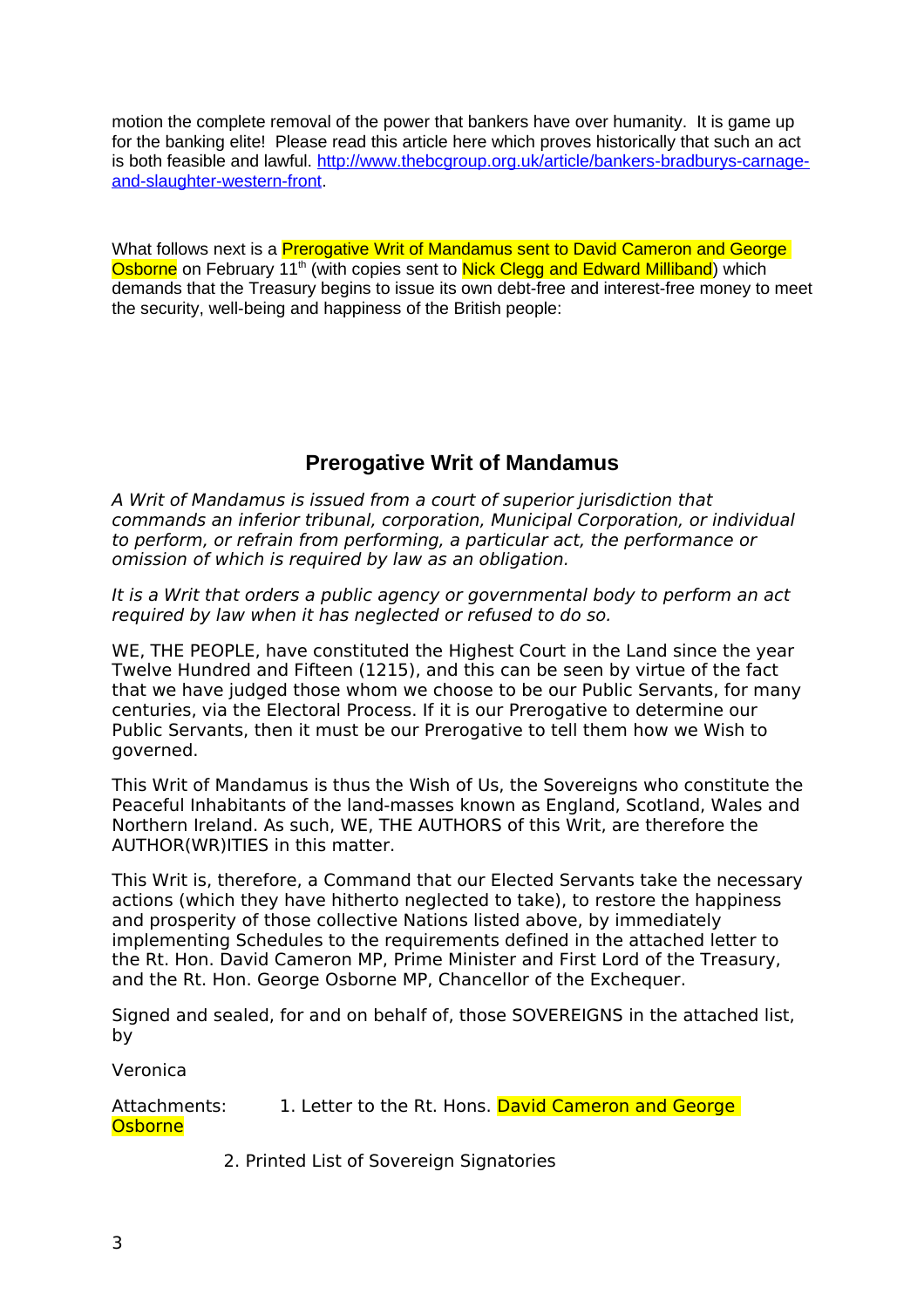The British Constitution Group

The Annexe,

Scott Lodge

Scott Road

Plymouth

PL2 3DQ

Telephone: 0151 601 4694

Email: [info@thebcgroup.org.uk](mailto:info@thebcgroup.org.uk)

11<sup>th</sup> February 2013

### **To the Rt. Hon. David Cameron MP, Prime Minister and First Lord of the Treasury, and the Rt. Hon. George Osborne MP, Chancellor of the Exchequer.**

Sirs,

We are writing to you not as our political leaders but as our elected servants in government who are duty bound by oath of office to uphold the Law of the Land as inserted into Magna Carta 1215 and to protect our ancient sovereignty from foreign intrusion.

Please also understand that this is not a polite request - this is a lawful demand to bring to an immediate end Her Majesty's Government's involvement with the unlawful debt-creating banking system that is currently endangering the future well-being, happiness and sovereignty of the British nation.

**What follows are historical and provable facts. Failure by yourselves to immediately carry out this lawful demand and to redress our legitimate grievance will leave you both vulnerable to lawful arrests by the British people on the charge of treason.**  Detailed research has now exposed that unlawful activities are being undertaken by Her Majesty's Government at the behest of a corrupt and fraudulent international banking cartel.

Led by the world's elite banking families, this unlawful cabal operates through a shadowy network of high level and secretive 'think tanks' (including the **Bilderberg Group** which you are both very familiar with) as well as quasi international conferences where unashamed globalist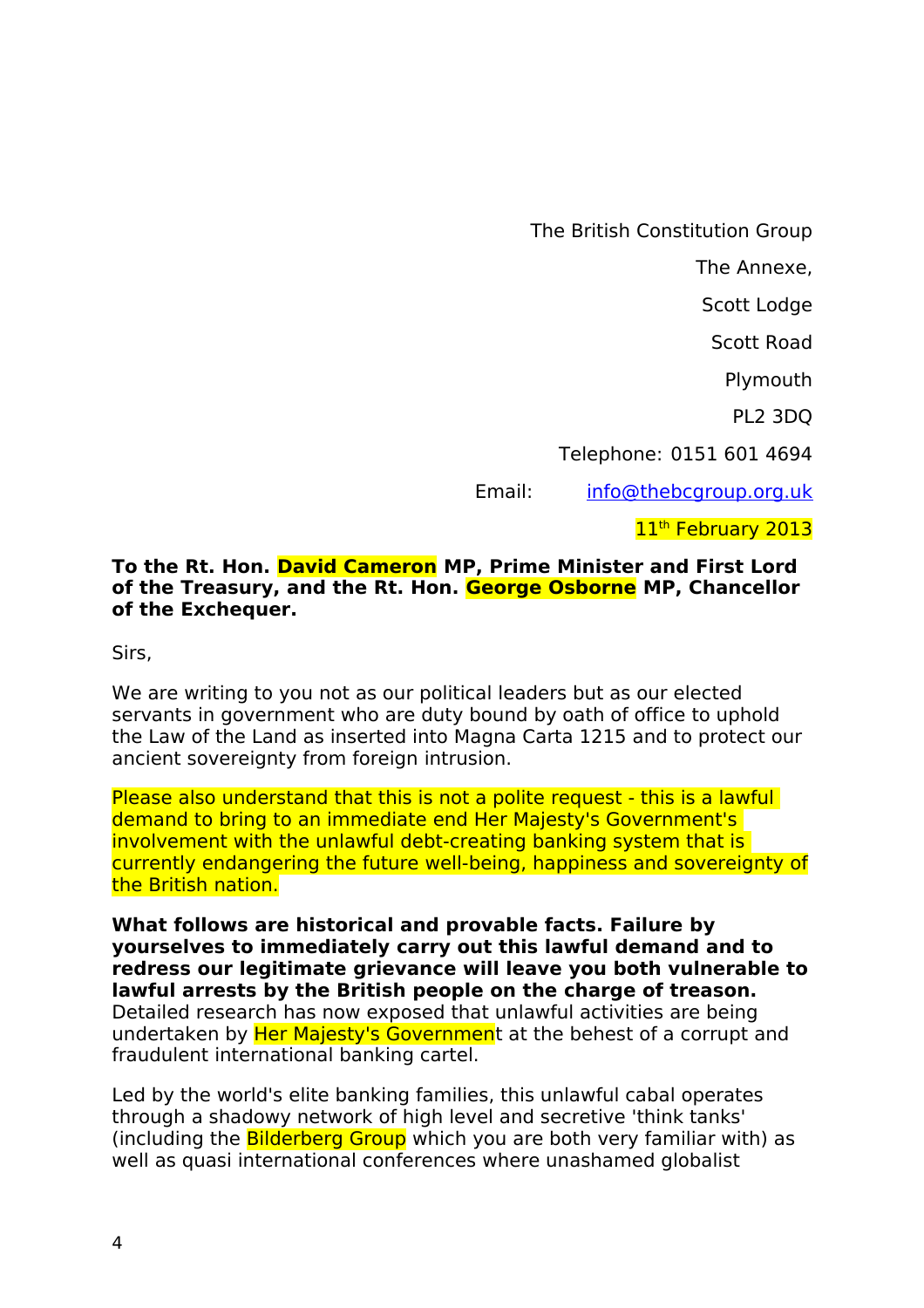agenda are displayed in such a way by a compliant mainstream media as to gain public acceptance by hiding the real truth.

One such long term criminal agendum is the eventual creation of a European Union superstate by the use of stealth, deception and massive unlawful debt. To succeed here must result in the obvious demise of the United Kingdom as a sovereign nation and any involvement by British politicians with such an agendum has to be seen, under our ancient and tested Common Law, **as a clear case of treason.** 

# **But the real treason currently being carried out on the British people by Her Majesty's Government** involves the

nation's money supply. The crippling debt burden that is currently shaping the fiscal policies and strategies of our nation has been arrived at by unlawful means. The so-called 'Deficit' and 'National Debt', which are causing increasing misery for law abiding families and businesses, not to mention putting at risk our nation's defences, only exist as a direct result of allowing the private banks to be involved in our nation's money supply.

As you both know only too well, the private banking corporations, with the gold standard no longer applicable, create money completely out of thin air - just numbers on a computer screen, using so-called 'fractional reserve lending'. **Once this 'nothingness' has been transferred over to Her Majesty's Treasury, we, the poor taxpayers, have to pay real and earned money to meet the repayments not to mention the interest on this 'nothingness'. It is also a simple fact that the private banks create absolutely nothing to cover the interest demanded thus adding to the nation's ever-increasing debt burden – it becomes a simple case of robbing 'Peter' to pay 'Paul'. This all has to be viewed, not as clever economics, but as a clear case of fraud under Common Law.**

The increasing austerity measures being undertaken by Her Majesty's Government, along with the highly invasive and complex taxation system needed to raise 'real' money to pay back the bankers' 'nothingness', is creating a country that is now becoming increasingly subservient to debt and fear. However, there is one simple action that you can both take that will reverse our nation's financial misfortunes overnight.......and there are two historical precedents to prove it can be done!

From reliable inside sources, we now know the full truth about money supply. 'Money' is simply a convenient unit of exchange for goods and services that people have complete confidence in. Contrary to what the private bankers and the Bank of England (and its controller, the Bank for International Settlements) would have you believe, any sovereign nation has the lawful and moral right to issue through its treasury its own debtfree and interest-free money based on nothing more than the wealth, integrity and potential of that nation. Private debt-creating banking and central banks have absolutely no place in the lawful creation and issuance of a country's money supply.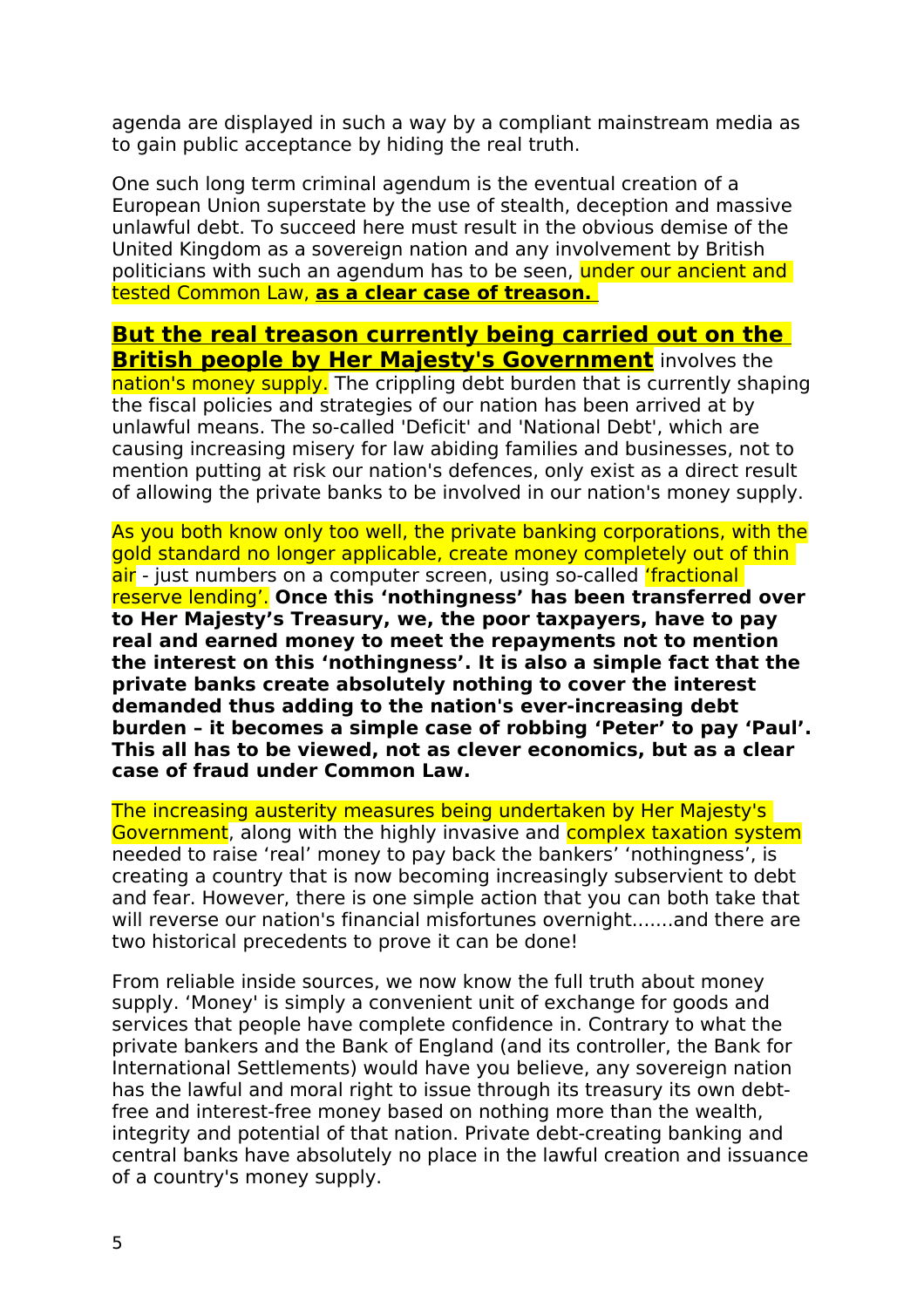This being the case, we now wish to draw to your attention these two historical precedents which give absolute credence to this fiscal principle of national credit. In other words, there is nothing whatsoever to stop Her Majesty's Treasury from being able to issue debt-free and interest-free treasury notes for the well-being, security and happiness of the British people.

The first precedent comes from America. At the height of the American Civil War, the US Treasury warned President Lincoln that further funding would be needed if the Federal North was to have the resources needed to defeat the Confederate South. The President initially went to the private banks who wanted between 24 and 36 per cent interest. Lincoln knew that if he agreed to take the loans from the bankers that he would be putting his country into a debt noose that would strangle the economic prosperity out of his country and which would almost be impossible to pay off.

On the advice of a businessman with proven integrity, Colonel Dick Taylor from Illinois, Abraham Lincoln then made the momentous and lawful decision to print debt-free and interest-free paper money based on nothing more than the honour of the American Government. Called 'Greenbacks' because they were coloured green on one side only, the US Treasury issued 450 million dollars worth of these notes and they were immediately accepted as legal tender by a willing and grateful nation. The war was eventually won and this very popular new paper currency seemed set to continue. However, with the assassination of Lincoln just after the end of hostilities, his Greenback legacy sadly died with him as the private bankers managed to 'persuade' Congress to revoke this successful initiative in favour of the debt-creating National Banking Act which eventually led to the formation of the privately run Federal Reserve in 1913. Since then, America's unlawful debt has risen to over 15 trillion dollars.

The second precedent is much closer to home. At the outbreak of the First World War, the Bank of England and the private bankers, fearing that people would rush to withdraw their money thus setting in motion a run on the banks, went to see Lloyd George, the then Chancellor of the Exchequer. He quickly rushed through the Currency and Bank Notes Act 1914 which allowed His Majesty's Treasury to immediately start issuing debt-free treasury notes based on the credit worthiness of the country. Having extended the August 3rd Bank Holiday by a further three days, the banks reopened for business on August 7<sup>th</sup> with these new treasury notes being immediately accepted as legitimate money by the British people. The next few months saw some £300 million of these 'Bradbury' treasury notes being printed thus effectively averting any possible financial crisis as Britain mobilised for the struggle ahead.

However, the private bankers, realising that these debt-free Bradburys would prevent them from making obscene profits from this terrible war,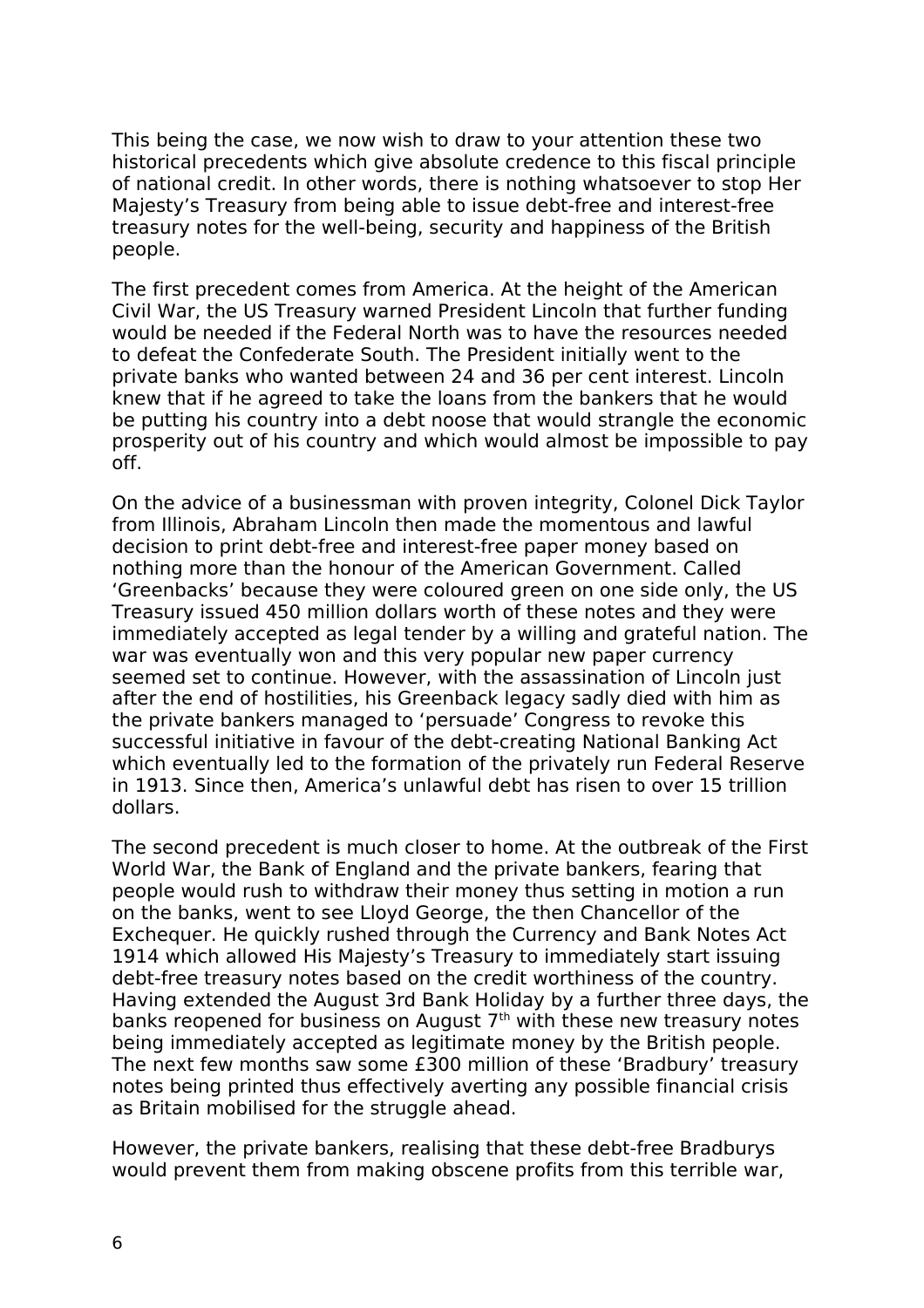'persuaded' Lloyd George to agree to phase out the debt-free treasury notes in favour of returning to the more conventional loans from the banks whereby interest would be added. The result of this 'about turn' in favour of the bankers was to see Britain's National Debt go up from £650 million in 1914 to a staggering £7,500 million in 1919.

Please read this article here at:

[http://www.thebcgroup.org.uk/article/bankers-bradburys-carnage-and](http://www.thebcgroup.org.uk/article/bankers-bradburys-carnage-and-slaughter-western-front)[slaughter-western-front](http://www.thebcgroup.org.uk/article/bankers-bradburys-carnage-and-slaughter-western-front)

So there we have it! Our demand is simple and direct. There is absolutely nothing to stop you, David Cameron, and you, George Osborne, from creating a 21st century 'Bradbury' Treasury note based upon the wealth, integrity and potential of the British nation - indeed, according to the Office of National Statistics in 2010, our Human Capital alone is estimated at £17.12 trillion! This one action would immediately restore Britain's sovereignty, economy and industries not to mention the well-being, security and happiness of the British people. As regards the Deficit and the National Debt, these will be taken care of by our ancient and tested Common Law – a jury will decide as to their lawfulness and if both were deemed to have been arrived at by unlawful means, then they will be declared null and void. The same applies to our membership of the European Union. If a jury decides that our original membership of the EEC was arrived at by the use of deliberate deception, as many believe it was, then our membership must be declared null and void resulting in immediate withdrawal with no referendum being required.

In conclusion, may we please remind you again that this is not a letter inviting further debate - it is a demand for immediate remedy and redress. Failure to comply with this lawful demand to remove the British economy from the clutches of the criminal bankers by restoring our sovereign right to issue our own debt-free money will leave you both open to the charge of treason. People are now waking up to what is really going on and we have lost patience with the criminality and treason currently being practised by our elected servants in Parliament as they continue to distress our country's sovereignty and ability to defend itself.

As a lawful demand, and in recognition of Article 61 of Magna Carta 1215, we, the undersigned, will now allow you a period of forty days from the date of this letter to make the necessary arrangements within Her Majesty's Treasury in order to create a new sovereign, debt-free money supply based on the wealth, integrity and potential of our nation to meet the future security, well-being and happiness of the British people.

Iceland has already stood up to the bankers - now it is our turn!

Yours sincerely

Roger Hayes Chairman of the British Constitution Group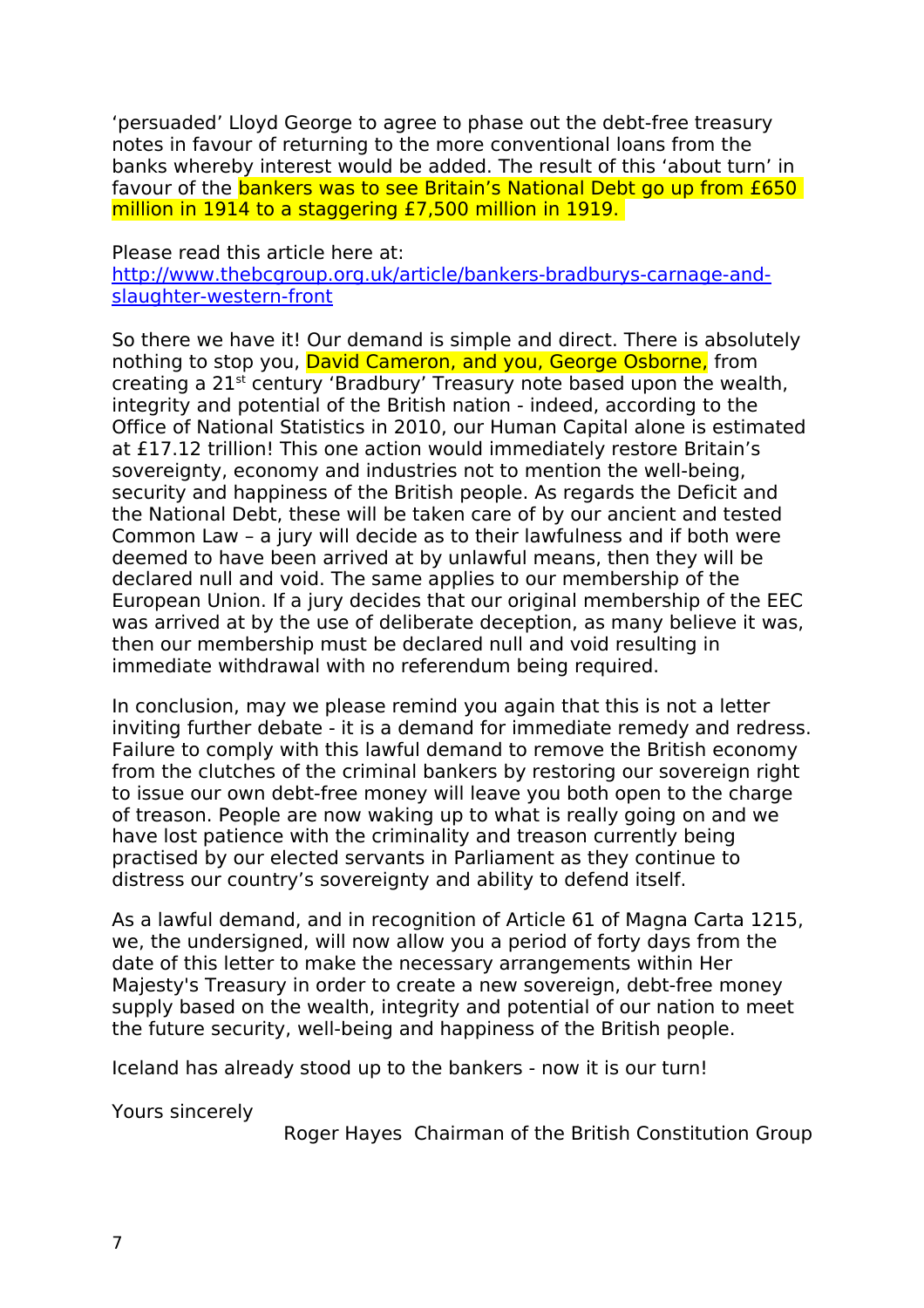## **This Prerogative Writ of Mandamus to David Cameron and George Osborne is supported by the following free inhabitants of Great Britain and Northern Ireland:**

**Veronica: Chapman Kate: Coburn Sheila: Coburn Stuart: Hill Wayne: Bowett Lee: Wild Edward: Boyce Deborah: Williams Janet: McLaughlin Glenn: McLaughlin Patrick: Rattigan Michael-Sidney: Watson Michael: Doherty Guy: Taylor Linda: Taylor Alan: Turk Tim: Ollerenshaw Darren-James: Green Danny: Hammell Barry: Turner Ricky: Smith Wayne-Lee: Rigden Tony: Duckmanton Angela: Osborne Joel: Shepherd Ian: Moore David: McCann Emma: Waites Yvonne: Taylor (Clan Stewart) Marcus: Perry Mike: Taylor Laurence-William: Dalligan John-Winston-Palmer: Lloyd Alan: Mitchell John: Montague Tony: Chenster Rick: Leslie Gavan: Kearney Andrea: Dutton L'voe Gary: Dutton L'voe Debbie: Wingfield Rod: Bridger Charles: Blay Ian: Rossiter Robert: Marshall Thomas: Robb Phil: Bowen Shaun: Clough Chris: Powis Drew: Cam Pat: McCarthy Brian: Montague Charlie: McLaughlin Kimberley: Rice Tafarah: Griffiths**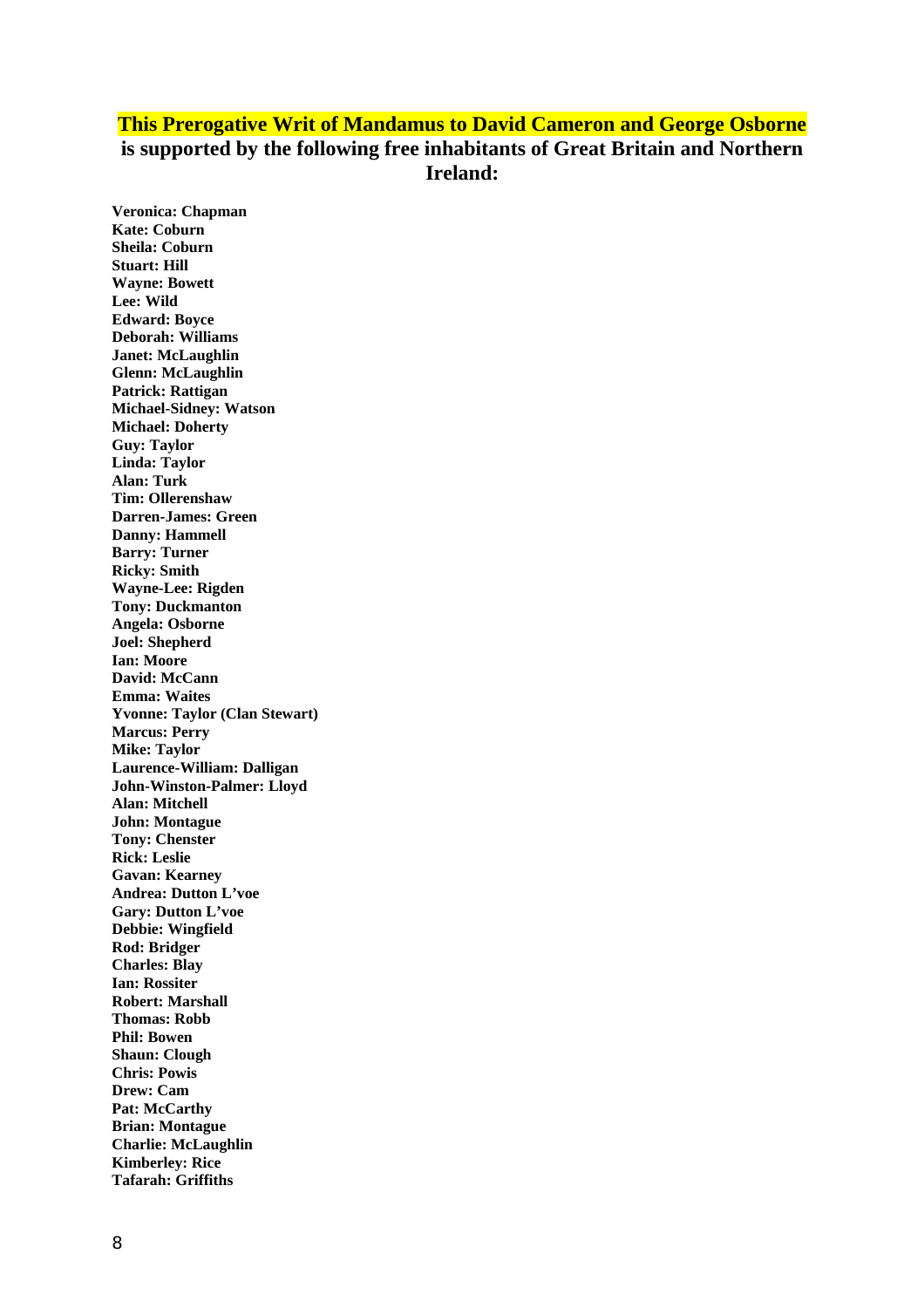**Roger: Gough Martin: Tiplady Roger: Hayes Brian: Gerrish Mike: Robinson Carole: Bragg Louise: Collins Malcolm: Massey Justin: Walker Paul: Arnold Sheena: Williams Peter: Lucas Peter: Parker Allan: Kelly Julie: O'Brien Jane: Long Simon: Elder Paul: Woods Paul: Smallwood Joe: Smallwood John: Knight Chris: French Martin: Chambers Douglas-Albert: Laybourne Margaret: Wade Chris: Wintle George: Wescott Tracy-Lynn: Wildy Sonia: Merchant Sarah: Ledsom Carole: Kennedy Mark: Smith Sue: Rowlands Stuart: Foxwell Mark: Cocking Kevin: Edwards Michelle: Goldberg Linda: Joy Leonard: Lawrence Malcolm: Treacher Dave: Knight Jane: Russell Angie: Elder Nick: Green Penelope: Pullen Cathryn: Birchall Carl: Birchall Brian: Satter Marilyn: Satter Danny: Bamping David: Sandas David: Taylor Bernadette: Urmston Rachael: Urmston Ian: Downs John: Ambrose Gary: Cropper Christopher: Jones Si: Johnson Barry: Rhodes**